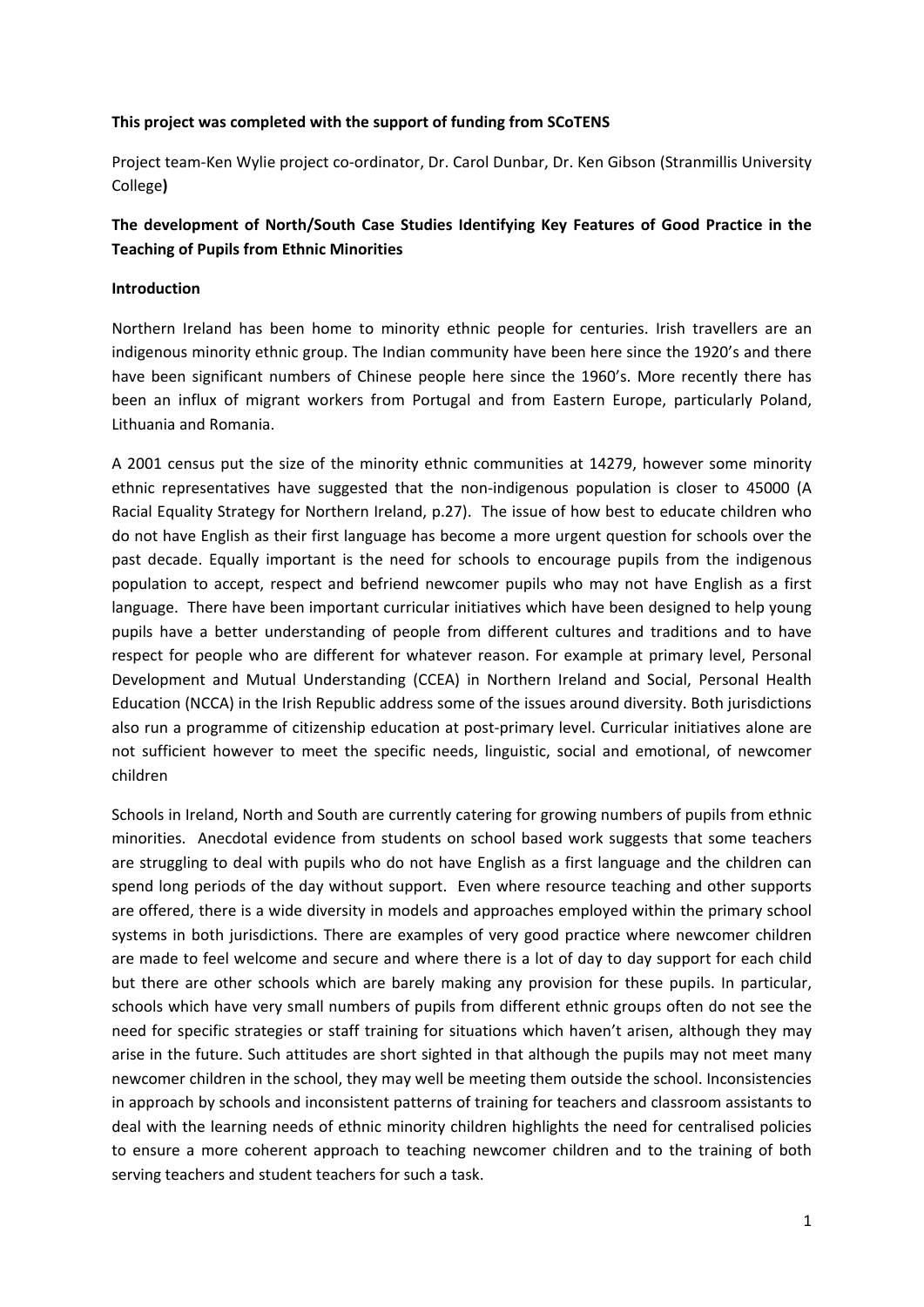The policy debate on diversity was given impetus by the Good Friday Agreement (1998) where all parties to the Agreement committed themselves to "partnership, equality and mutual respect as the basis of relationships within Northern Ireland, between North and South, and between these islands (Declaration of Support). Later on in the document all parties recognised "the right to equal opportunity in all social and economic activity, regardless of class, creed, disability, gender or ethnicity" (The section on rights, safeguards, and equality of opportunity, para 1). Since the Agreement was signed, in Northern Ireland, a number of initiatives have addressed the issues surrounding diversity, ethnic, cultural as well as religious, specifically how to promote a more inclusive, tolerant and equal society in the midst of increasing diversity. The proposed initiatives are much wider in scope than the strictly educational domain but education remains at the core of the vision for such a society to emerge.

In 2010 the Office of the First Minister and Deputy First Minister (OFMDFM) produced a "Racial Equality Strategy for Northern Ireland 2005‐2010. It identified the following educational priorities (p. 80):

- The need for additional support for children who have English as a second language;
- A multicultural and anti‐racist curriculum;
- Relations between teachers and parents (difficulties of language and meeting times); and
- Serious underachievement of Traveller children.

### The strategy encapsulated the following vision (p.32);

"A society in which racial diversity is supported, understood, valued and respected, where racism in any of its forms is not tolerated and where we live together as a society and enjoy equality of opportunity and equal protection."

Also in 2010 a "Programme for Cohesion, Sharing and Integration Consultation document was produced by the OFMDFM. It claims that

"All sections of our community should feel comfortable expressing and sharing their cultural identity. We recognise that there needs to be greater sharing and understanding of the diversity within our community and respect for cultural manifestations where they are compatible with human rights norms" (p. 29).

Although the aims of the programme are worthy, there has been much criticism of it for its lack of detail. With regard to education, the Consultation document acknowledges that the Department of Education has a "statutory duty to encourage and facilitate the development of integrated education" (p.16) but there is no strategy outlined for bringing this about. It is anticipated that the Programme will be revised in the light of comments and criticisms coming from the public responses to the Consultation.

Another recent document which has important implications for education is the Community Relations, Equality and Diversity in Education (CRED) consultation (2010), produced by the Department of Education. The proposed aim of the revised policy is to "contribute to improving relations between communities by educating children and young people to develop self‐respect and respect for others, promote equality and work to eliminate discrimination, and by providing formal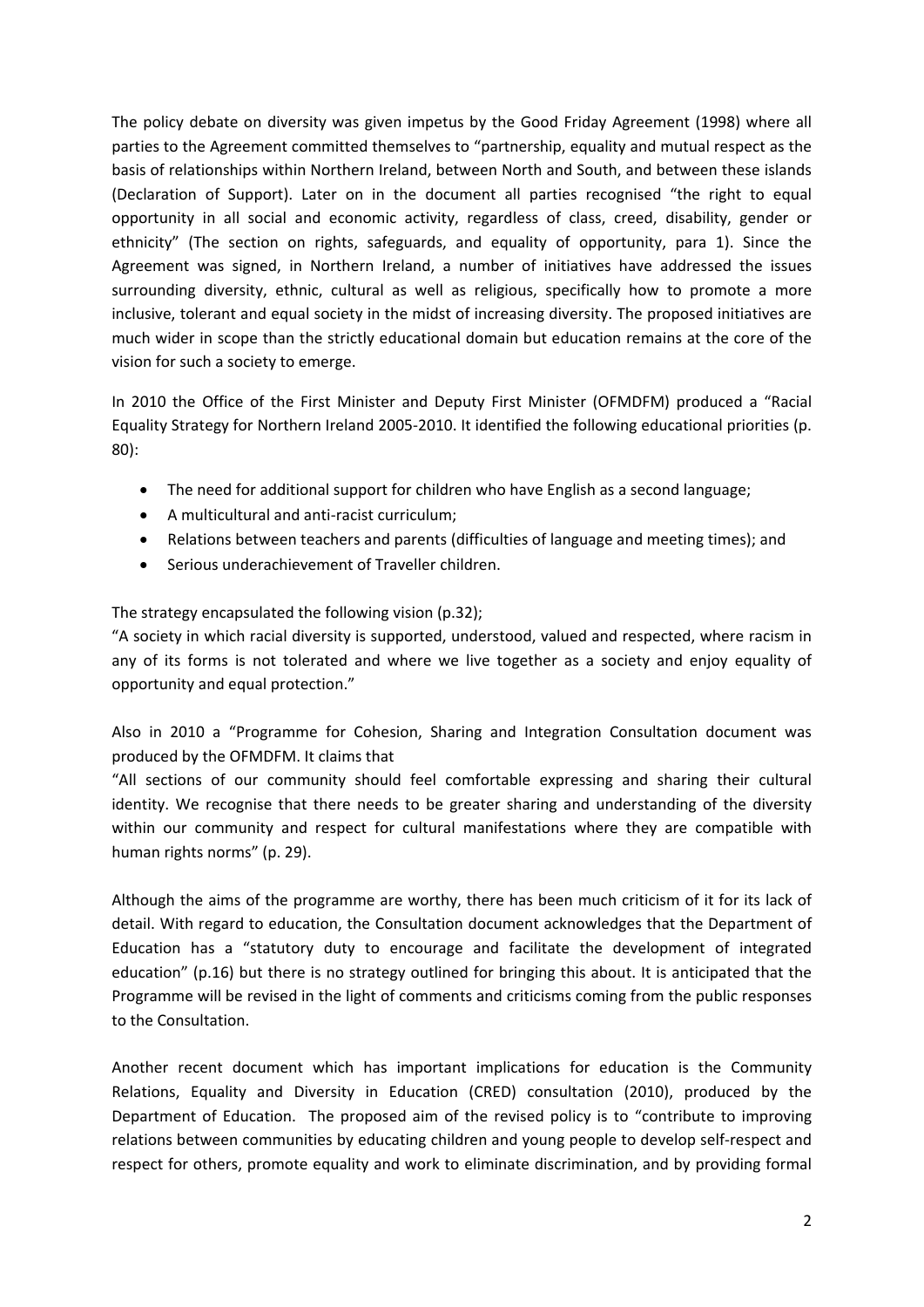and non-formal education opportunities for them to build relationships with those of different backgrounds and traditions" (paragraph 6.2).

The objectives of the revised policy will be to:

- Ensure that learners, at each stage of their development, have an understanding of and respect for the rights, equality and diversity of all without discrimination;
- Educate children and young people to live and participate in a changing world, so that they value and respect difference and engage positively with it, taking account of the ongoing intercommunity divisions arising from conflict and increasing diversity within out society; and
- Equip children and young people with the skills, attitudes and behaviours needed to develop mutual understanding and recognition of, and respect for, difference (paragraph 6.3).

The revised policy is designed to place community relations and diversity at the core of education, integrated into the formal and informal curriculum of education settings, with guidance provided by the Department of Education and the implementation potentially monitored by the Education and Training Inspectorate (ETI). This would be a marked departure from the present situation where community relations work is perceived by some schools as an optional extra and not part of their core business. The CRED document also raises important questions about the training of the existing teacher workforce and student teachers. The issue of how to prepare student teachers adequately for culturally, ethnically and religiously diverse classrooms was the main motivation behind this project. It is clear that a significant aspect of the work of teacher educators now and in the future, is to prepare students to teach in diverse classrooms. This is a problem shared by institutions across Ireland, North and South. The two institutions involved in this project, Stranmillis University College, Belfast and St. Patrick's College of Education, Drumcondra are major centres for teacher education and share a common concern to prepare students effectively for such classrooms. Conscious of the need to review and revise current approaches to diversity education, both institutions agreed that an important foundation was to establish clearly what constituted good practice in schools in integrating newcomer children into the school community and teaching them effectively. It could not be assumed that good practice was obvious, given the varied range of approaches evident in different schools.

Some research has already been carried out in this area. In Northern Ireland, two reports have recently been produced for the Department of Education. In both cases, the research was positivistic in approach, mainly concerned with objective fact finding. One report (2006) "English as an Additional Language (EAL)" summarised a series of principal and teacher interviews which focused mainly on resources and support services available to schools. There were no case studies and little specific comment about classroom based strategies. The Final Report (2005) " Review of English as an Additional Language" did contain some case studies but these focused mainly on resources and support available to the school. There was some classroom observation but the report does not identify specific classroom strategies which were considered effective in assisting the learning process.

In the Republic of Ireland, a number of reports have also been commissioned or published by the Department of Education and Science and by others but with a similar emphasis on policy and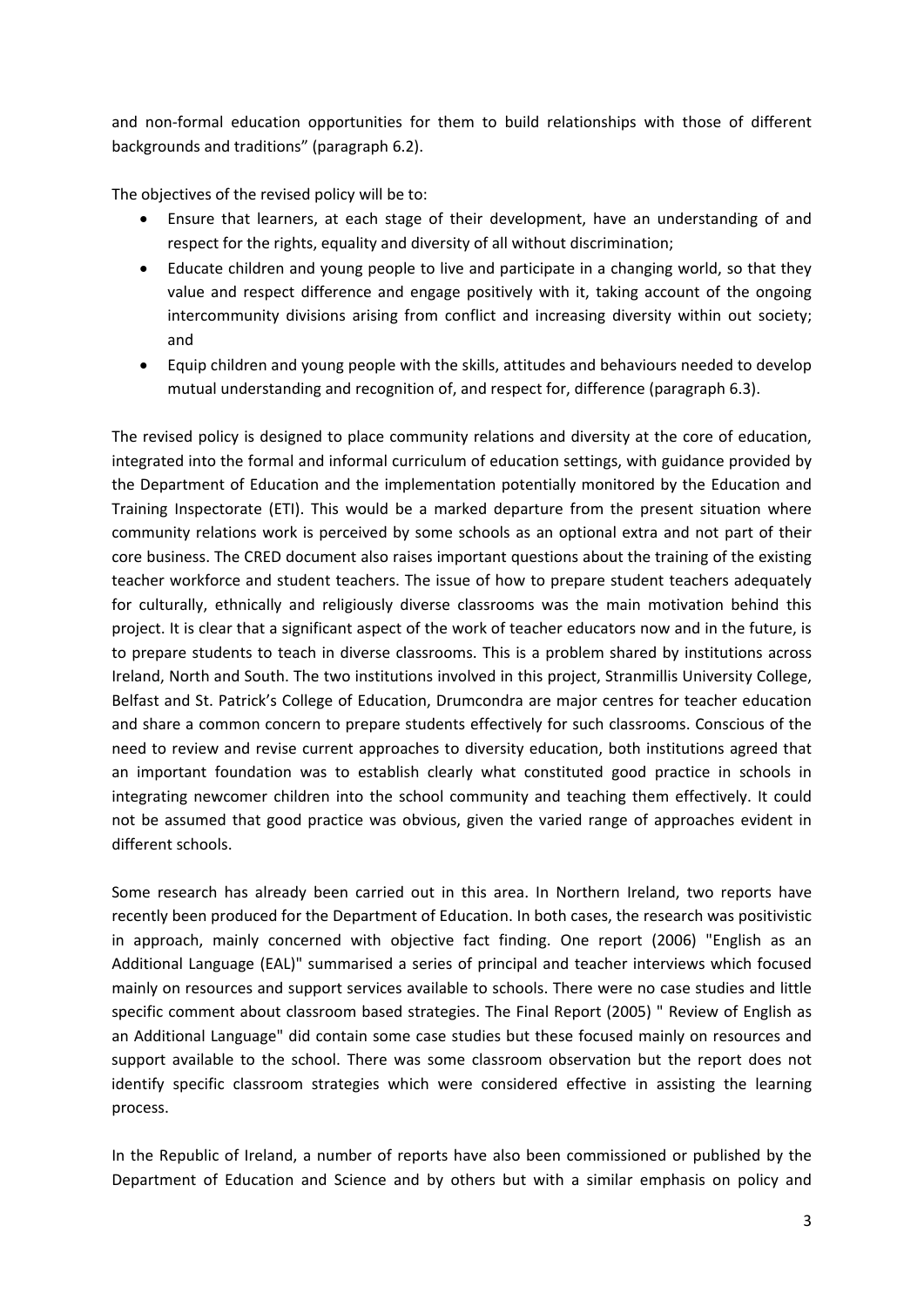perspectives rather than classroom practice. McGorman and Sugrue (2007) offer a very valuable insight into the challenges and opportunities brought about by significant ethnic diversity in West Dublin. The research design relies heavily on focus group interviews with teachers and pupils as well as case studies of parental experiences rather than focusing on classroom practice. Although, the Department of Education and Science has prioritised the provision of English language support teachers in its response to growing ethnic diversity, significant budgetary cutbacks to this provision were announced in late 2008. (DES 2008). This will have significant implications for policy and practice in primary schools, which warrants monitoring and investigation from the outset.

### **Aim of the Project**

The main aim of this project is to develop case studies identifying the key characteristics of good practice in the teaching of pupils from ethnic minorities. The case studies will inform and provide a resource for College based courses on Citizenship, Multi‐cultural Education and the teaching of children with English as a second language.

There were a number of pivotal questions which interested the research team.

- Did the school have a clear policy on the teaching of newcomer children?
- How were the children welcomed to the school when they first arrived?
- How did the school create an inclusive environment?
- How did the teachers encourage friendships and relationships between the newcomer children and the indigenous pupils?
- Were there specific learning/teaching strategies employed in the classrooms to support the newcomer children?
- What kind of individual support was given to the pupils socially and emotionally as well as linguistically?
- How did the teachers communicate and interact with the parents?

# **The school sample**

In the North, two primary schools were selected. Two criteria were applied when selecting the schools, they had to have at least 30% of their pupils from non-indigenous families and they had to be deemed outstanding in the provision of an inclusive learning environment for all children as evidenced by inspection reports carried out by the Education and Training Inspectorate. One of the primary schools chosen, (school B), was located in Belfast. Fifty per cent of its pupils were from ethnic minority backgrounds. The other primary school, (school D), located in Dungannon, currently has thirty six per cent of its pupils from ethnic minority backgrounds. The two schools had different profiles in that in school B the largest ethnic groups were Chinese and Roma, originating in Romania, whilst in school D the largest groups were the Polish and Portuguese with small numbers of Lithuanian, Russian, Romanian and Chinese. The Polish and Portuguese formed a settled community, some of them having been there for 10 years or more. The Romanian group in school B, by contrast was a more transcient group and these differences in the populations of each school had a significant impact on the policies and strategies adopted by each school.

The Department of Education (2010) issued guidelines for schools "Supporting Newcomer Children". The document recommended a change in terminology from 'EAL pupils' to 'Newcomer pupils' on the grounds that the term EAL seemed to focus on language difficulties and didn't cover pastoral or cultural issues. Some teachers and Principals do question the term 'newcomer' because many of the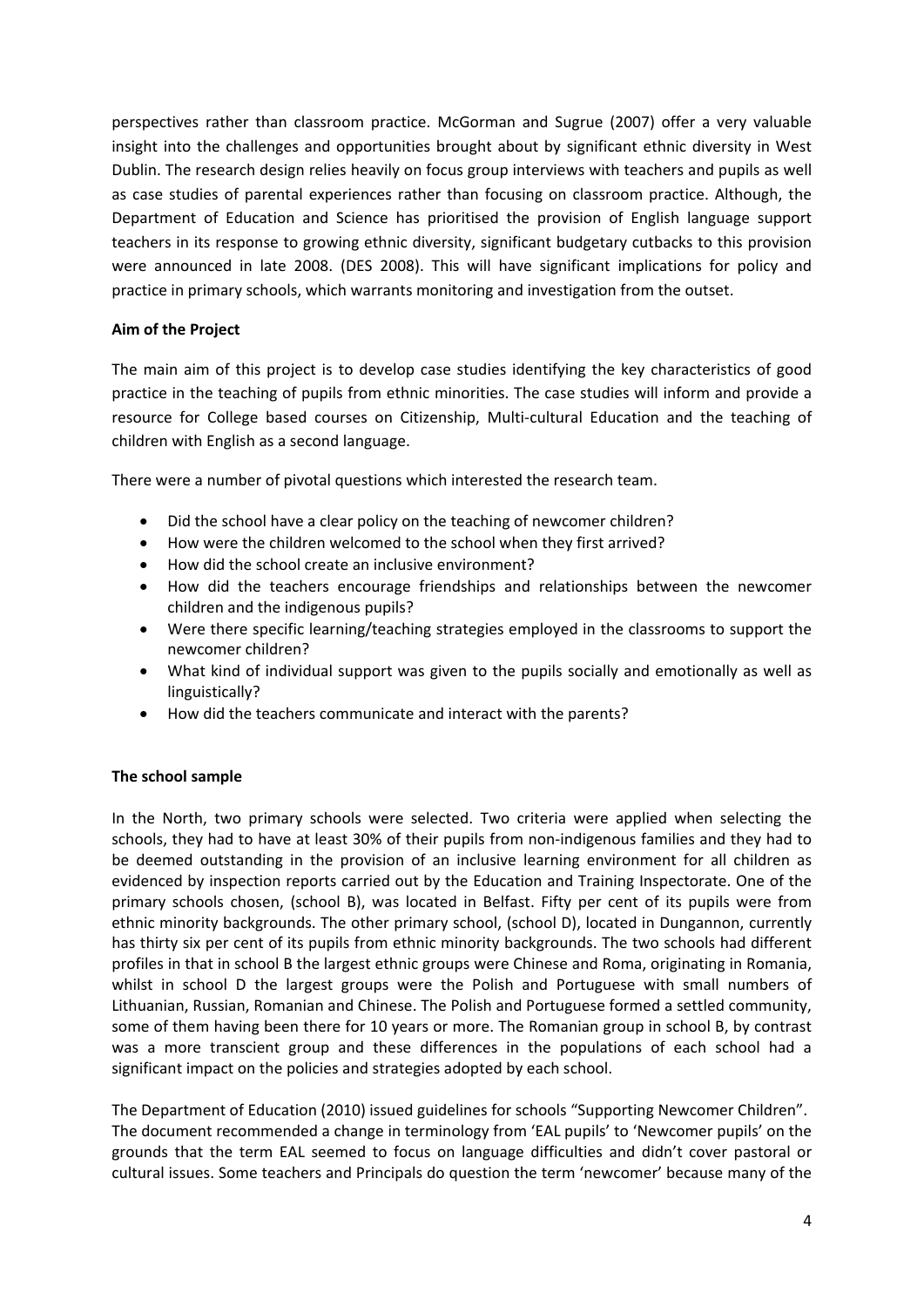families are established in the area for some time. This was the case in school D, one of the schools used for the research. For the purposes of this report, the researchers have used the terms EAL pupil and newcomer pupil interchangeably. Many of the school policy documents continue to use the term EAL pupil.

Another initiative by the Department was to fund a regional support service across the Education and Library Boards called the Inclusion and Diversity Service (IDS) to strengthen and improve support to newcomer pupils. Both schools investigated in this project made extensive use of this service.

### **Methodology**

The methodology was mixed but was predominantly qualitative using an interpretive paradigm. Initially there was a desktop study of relevant documentation (from the Departments of Education, area boards as well as specific school policies. Inspection reports were consulted to ensure the quality of the provision in each of the schools. Semi‐structured interviews were conducted in the schools with key informants, the principal, language assistants and or SENCO or EAL co-ordinator where appropriate. There was a focus group discussion with a small group of EAL pupils from different ethnic backgrounds. There was some informal classroom observation which took the form of participant observation where the researcher worked with a small group of pupils on some literacy tasks. The researchers were aware of the risks in participant observation of the researcher unduly influencing the responses of the pupils but it was decided that the advantages outweighed the disadvantages in that it enabled them to interact one to one with the pupils while they worked and discover what the pupils found easy or difficult and also who their friends were in the class.

The interview schedule included questions which were open and some which were closed. The closed questions were largely designed to ascertain basic facts about the school, resources and the background of the pupils. More open questions were used to encourage judgements, assessment and evaluation of current practice in the school.

### **Ethical considerations**

The research ethics committees of the two participating institutions gave their consent to the research proposal. Letters were sent to the principals of the participating schools requesting their permission to undertake research in their schools. Approval was given by all the participating schools. Parental letters were sent to the schools to be forwarded to parents. Only those children whose parents had given written consent were used for the focus groups. Assurances of confidentiality and anonymity were given to all participants and the data was stored in a computer protected by a password. The pupils in the focus groups were assured that they could leave at any time if they did not wish to participate. Interviews and focus group discussions were digitally recorded and the teachers and pupils were asked if they consented to have their views recorded. A laptop was used, with the consent of the teachers, to make notes on the classroom observations.

### **Results**

In school B there was no one currently fulfilling the role of EAL co-ordinator so the Principal had taken over responsibility for ensuring that policy was implemented.

### **Principal Interview School D**

**Question –** Is there a school policy that outlines provision for EAL pupils?

Principal – A school policy has been in place since 2005 and we are currently in the process of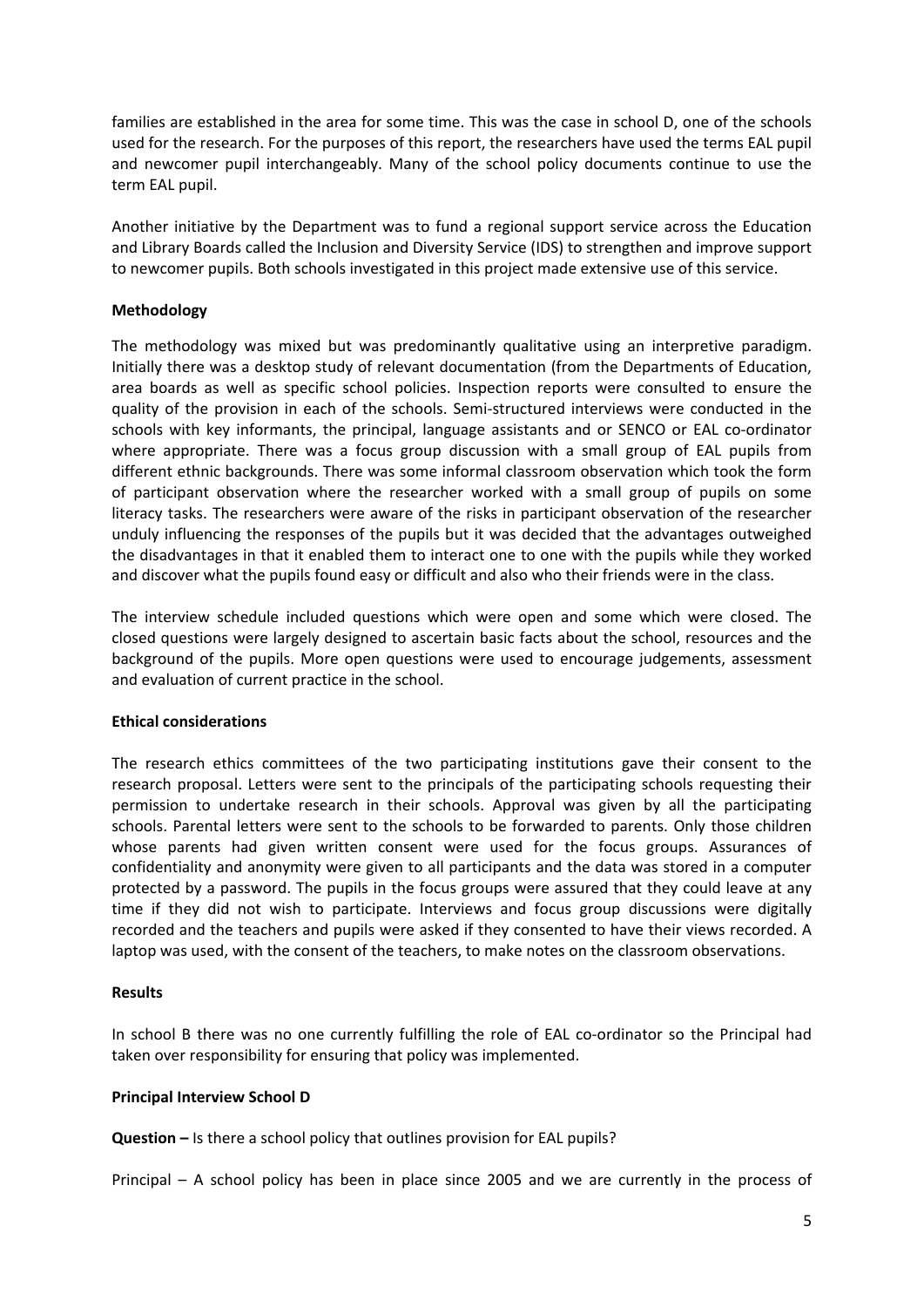updating it. Staff were involved in drafting and setting up the original policy which has been disseminated to parents. The Inclusion and Diversity Service have been involved in helping them to redraft the policy.

# **Question** - What do you think has been the impact of EAL pupils on other pupils?

Principal – I think that it is two‐fold. In the community the impression is that a lot of the resources are being used to help these children and particularly with the SEN resources, that the money and the time has to be spent with those children. Well I have really found the opposite. The focus that we place on language, on speech and language, on written communication, oral communication and so forth has really benefitted our indigenous children here, and we think that focus has raised the standards of literacy, language and communication throughout the school, and because the staff have had to develop particular skills to teach older children the English language and the written language, those skills are then being used for the other children as well so I certainly see that it has had a very positive effect.

# **Question –** Are the parents convinced of this or is it a work in progress?

Principal – It is a work in progress and I did notice on open night and the staff would confirm that it is a common question from parents "How many EAL children are in the class and what impact will this have on the teaching?" This year I was able to say with confidence that I felt it was having a very positive impact as we have been through an inspection very recently and we got outstanding in our literacy. So there has been an external assessment to back up our claims.

### **Question** – Who carries out the initial assessment of the EAL pupil?

Principal ‐ Until this year it has really been the teacher who has done that but we are now going to use the European framework for assessing newcomer pupils which is recommended by the Department of Education. A link officer from the Inclusion and Diversity Service will be coming into the school to work with each teacher and take them through the framework. In future the assessment will be made by the class teacher in consultation with the SENCo, using the European framework.

**Question** – Would the EAL pupil be placed immediately on the Special Needs Register?

Principal – We are currently discussing this issue with senior management. The children who have language difficulties will be put on the SEN register, but they are going to be coded that it is purely a language issue. We use the term additional needs rather than special educational needs for these children. We have a language support teacher and I want to identify the children that she will need to work with immediately. I then want to assess the level of English, if any, that they have when they come in and track how long it takes them to acquire the English language. After that I have to decide at what stage we can say they have acquired the language and no longer need the support. When that stage is reached they are taken off the register. Some of our EAL pupils do of course have underlying special needs and they would remain on the SEN register.

**Question** – What resources do you have in the EAL pupils' mother tongue?

Principal – We do have a range of posters, bi‐lingual dictionaries and books but because this school has become so familiar with teaching these children over a 10 year period, perhaps these resources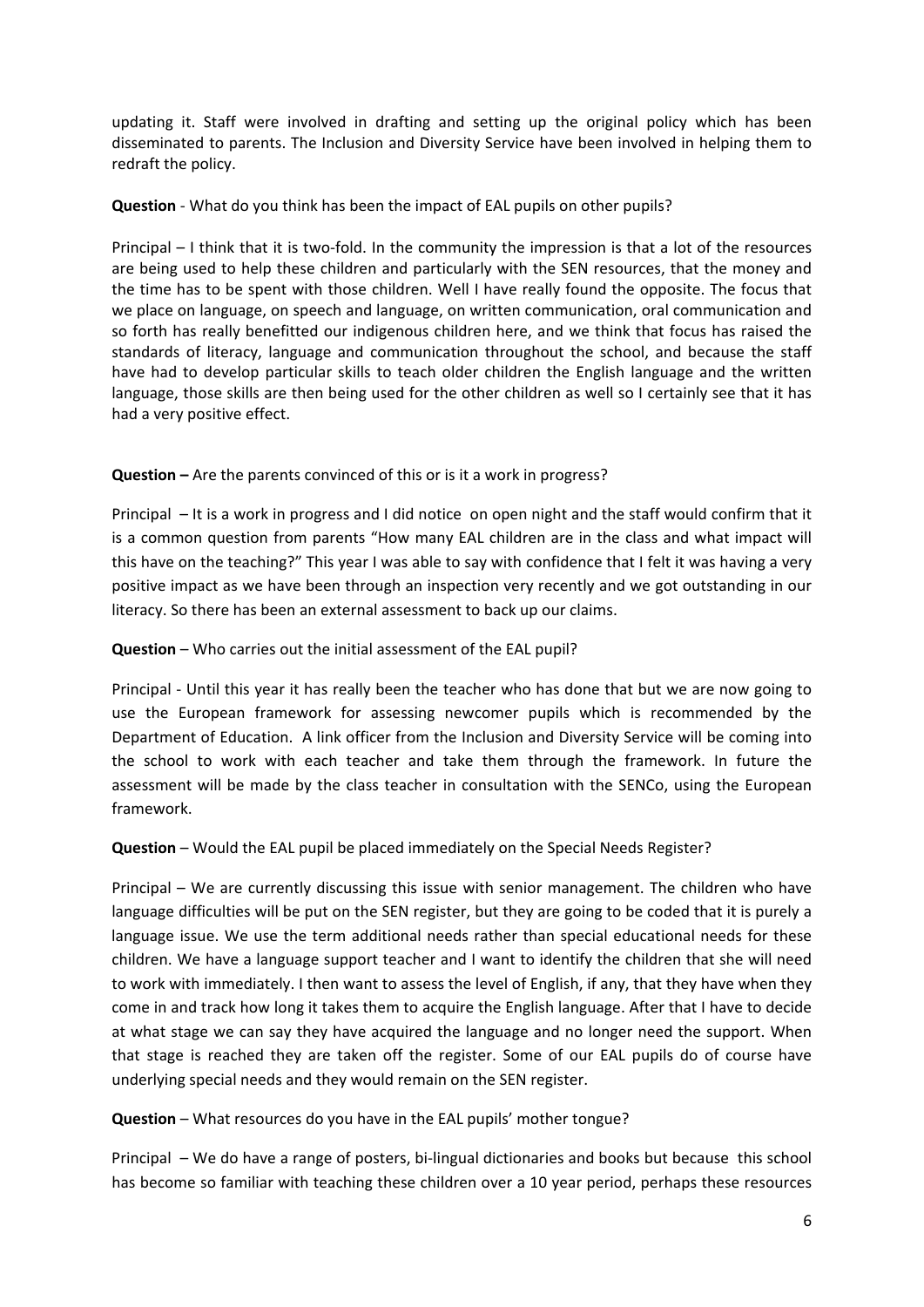have been put to one side and not used as often as they could be. These children are settled here and do speak very good English, their families are settled, the resources may not be needed. In foundation stage, where we have the children coming in without English, it is part of our action plan for this year to look at these resources and possibly re-introduce them where we see the need.

**Question** – Is there a mentoring scheme in operation in this school, and if not, how is the EAL child helped to integrate?

Principal – There is an official buddy scheme in the school where we would pair up a pupil with a newcomer and that works very successfully, but informally our pupils are so accustomed to having newcomers in school that the whole class will welcome them and look after them. The responsibility doesn't rest on one or two pupils in the class.

**Question** – Do you hold culture days to encourage cultural awareness?

Principal – The school hasn't held culture days in the past because the newcomers and their families are so well integrated into the community and school. But some parents have suggested cultural evenings where parents from different countries including Northern Ireland could prepare food from their country and bring it to the school. I am very keen on this idea but it would not have been a feature in the past.

**Question** – Are any of the EAL children granted time off to observe religious festivals?

Principal – Yes, if they request it we would certainly give them time off. We have a range of religions in the school, we have some Jehovah witnesses who do not take part in any religious festivals but a lot of our EAL children would be Roman Catholic and we do accommodate that by bringing in a substitute teacher who takes them through the P4 and the P7 and all the necessary preparations.

**Question** – What support have you received from your Education and Library Board?

Principal – The Inclusion and Diversity Service have given excellent support. An overall officer came to meet me to find out what our needs were and she assigned a link officer who comes into the school once a week. The support is very practical, they don't come in just to give advice but will make posters and signs and help the teachers to produce key words for play activities.

**Question** ‐ What type of support do you need?

Principle ‐ At the moment we need to refocus what our EAL provision needs to be, because it really has changed since the initial provision 10 years ago. Because many of the children have gone through the school and some have moved on to post‐primary, the school is reviewing how our school needs to provide for these children. Is the priority language provision, or cultural provision, do they need to know more about Northern Ireland and our local history and geography, do we need to immerse them more in our culture? So it is a review of where we stand at this moment in time. The whole community issue is important, we need to raise awareness in the community, to build confidence in the community that these people really do have something to add to our community and education system and dispel the myth that they are actually taking away.

**Question** – What sort of in‐service training do you think that teachers need?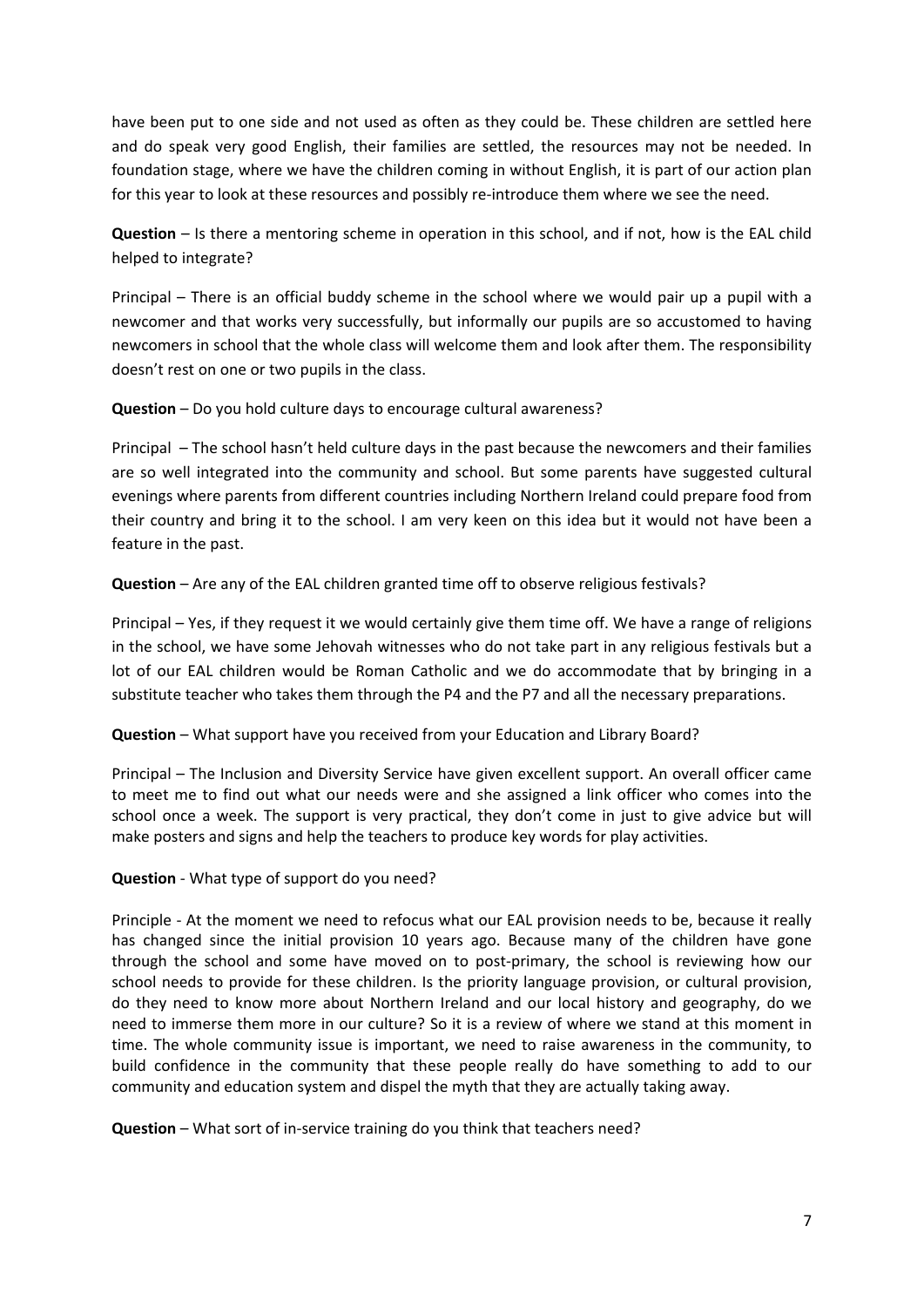Principal – I believe new teachers need to understand the pedagogy of how these children learn. In conversation with an experienced teacher the other day, she spoke of how she talks to the children about how they feel coming into a new school with no English, how they cope through the day. She also asks them, when they hear a question in English, do they hear it in English and then translate it into Portuguese and then translate the answer into Portuguese and speak it in English. If they do have to go through all of these processes then they obviously need thinking time and answering time. I would assume that young teachers would need to have these conversations, that there is going to be a model of how these children are taught and they would need to be immersed in that. As well as the language, the pastoral and emotional side is very important as well. We need to put ourselves in their place and understand how they cope through the day and ascertain whether any of our systems work, or whether they are what the children want.

**Question** – Should pre-service teachers be trained to teach in multi-ethnic classrooms?

Principal – As every child is so different with different strengths and difficulties, I would say that to be within a classroom with different ethnic backgrounds is really the only way to do it. It would need to be built in to part of their teaching practice, perhaps become part of a module.

**Question –** Do you think that there should be designated training schools which have a significant proportion of EAL pupils and appear to be dealing effectively with them?

Principal – Absolutely yes! Then the students would have hands on practical experience guided by experienced teachers and they would also learn to deal with parents of children from different backgrounds. That is another skill which has to be acquired.

**Question –** What are your views on one to one teaching? Do you use one to one teaching?

Principal – We use our language support teacher to support a small number of pupils. We would have small withdrawal groups for SEN pupils. The language support teacher would introduce them to key words and phrases from the topics which the teachers are about to start with their class. These words would then be sent home to the parents along with the topic books. In the past more withdrawal teaching would have been used but I am changing that. I want the language assistant to be more immersed in the classroom, for example at Foundation stage during structured play so that the pupils are learning the language in the context of the activities in which they are engaged. Similarly I want the language assistant to be with the P. 5's when they are doing their independent writing. The EAL pupils can write very imaginative well structured stories but tense is a particular problem for them.

**Question** – What are your views on an initial six week immersion in English at the beginning, on entry to school?

Principal – I think that it is a marvellous idea. I can see those children who come to school with no English benefitting enormously because many of them are very able but language is a barrier for them. That is why I am so keen to use the language assistant in order to reduce and eventually remove this barrier.

**Question** – What are the advantages to the school and the pupils of having EAL children present in your school?

Principal – I have already mentioned the focus we have on English and how it benefits everyone, equally so in mathematics. We had a discussion recently in a staff meeting about how difficult it was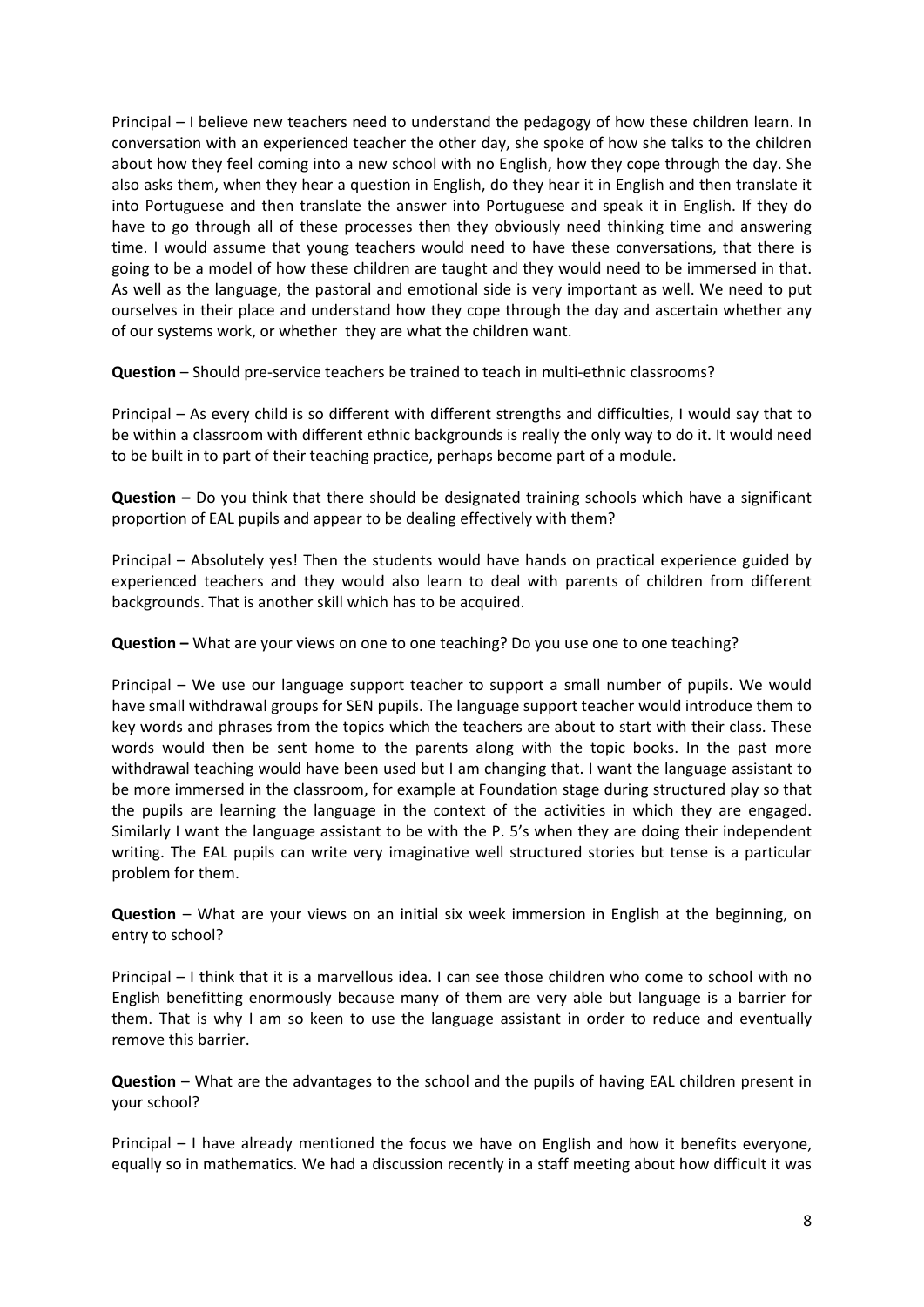for children to understand the language of mathematics and for us to ensure consistency in the language used in different classrooms, for example whether to use 'naught' or 'zero', how to speak about decomposition. We agreed that the language was difficult for indigenous pupils but a member of staff pointed out how much more difficult it was for EAL pupils. I can see from being here just a short time how important and interesting the multi-cultural dimension is to the school. I talk to the children one to one and they tell me about their home and homeland, granny and grandad. They are doing scrapbooks at the minute about who I am. They have lovely pictures and photographs and it just gives a whole new and very personal dimension about the role these people play in the children's lives. I think that it enriches our whole curriculum.

**Question** – How do the indigenous children react to the EAL children?

Principal – They embrace them. The children from the same country would be very close to them and there is that kind of community feeling in Dungannon but the wider school group just embraces them, they have never known anything else.

# **Question** – Is there an induction process for the new arrivals?

Principal – Yes, we would have an initial induction where we would speak to the parents, we glean as much information as possible about the background of the children, where they are from. We would make contact with schools in other countries to try and get information from them. We do have, especially in primary 1 a new welcome book which is for children and parents. It is very visual and tells them about the main features of the school in a visual way. It is part of our action plan this year to review it in the light of parent and pupil comments to see if there is anything more we can do to help these children.

### **Question** – How much contact would you have with parents?

Principal – We would have two parent interviews per year and we would follow up on any parents who didn't come for the interview. We have an open door policy for parents, so all are welcome to come in at any time to see management or teachers. A lot of the EAL parents leave their children to school and pick them up in the afternoon. The teachers would speak to parents as they leave in the afternoon. Its lovely to see the dads coming as well and we try to build up a relationship with them. Some of the parents do not speak much English but they will bring a daughter or neighbour with them to translate. We would use the language assistant a lot to communicate with the parents either on the phone or at the school gate. The parents have a very good attitude to school and want their children to succeed. The children have a very good attitude as well better than some of our own children.

### **School B**

The interview in school B was a joint interview with the Principal and the EAL co-ordinator

**Question**- Is there a school policy that outlines provision for EAL pupils?

Principal – Yes there is a specific policy for the school. It was drafted by myself and is available to staff through shared documents on the compute system. It can be made available to parents on request. The policy has not been reviewed but it is probably timely now to look at it again.

**Question** –How do other children in the school react to EAL pupils?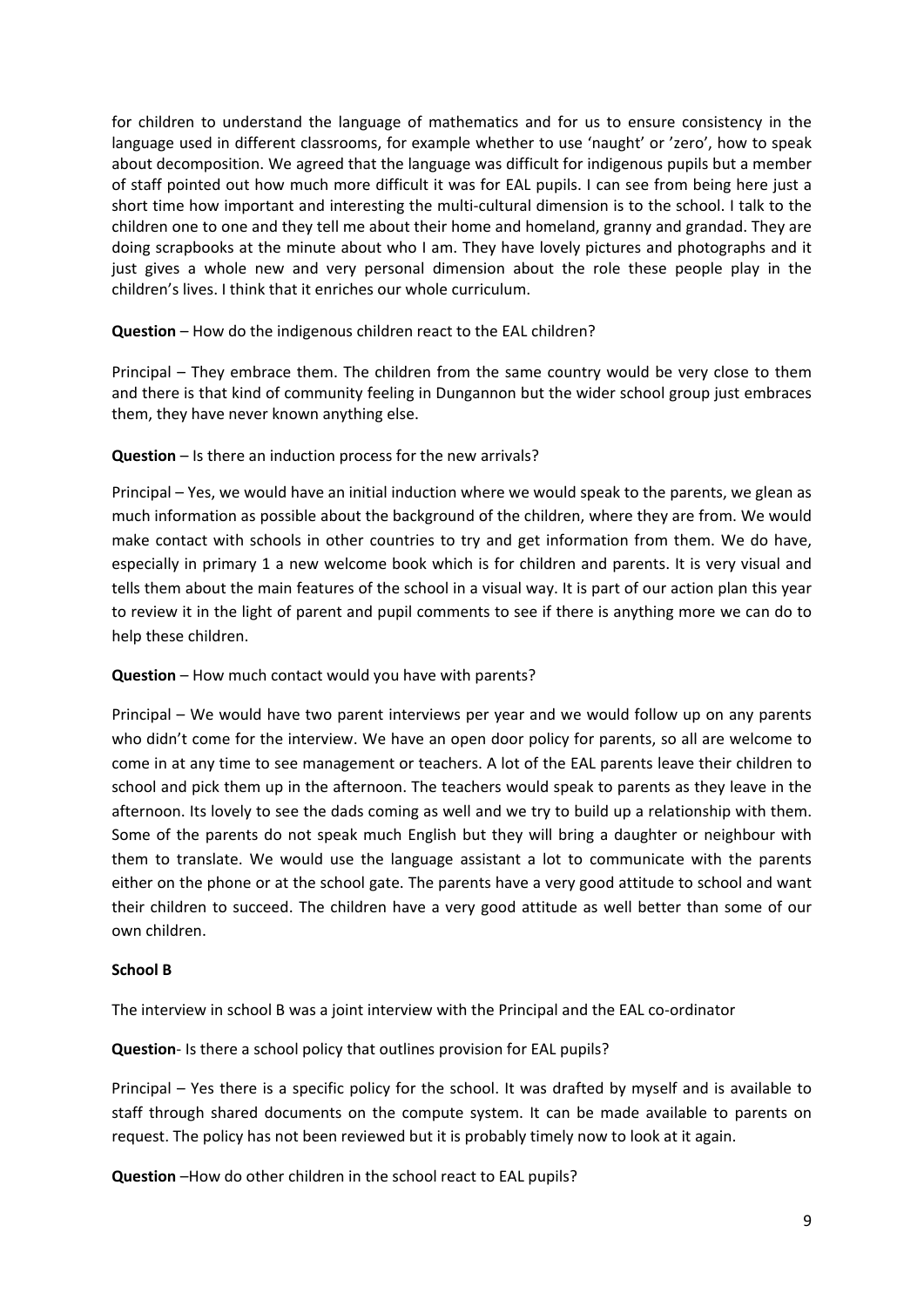Principal – Generally speaking in this school, the ethos of the school is of sharing and caring and we do get on well with each other but there are instances in any school where children are children and there is a bit of bullying.

**Question** – Who carries out the initial assessment?

Principal – The baseline assessment is done by myself and the EAL co-ordinator.

**Question** – Would the EAL pupil be placed immediately on the SEN register?

Principal – We need to ascertain whether the child is EAL or special needs or both and that takes a little time to ascertain. We have criteria which we use to ascertain that and we work closely with the SENCo.

**Question** – What resources do you have in the EAL pupil's mother tongue?

Principal – With regards to valuing the mother tongue we do have our dual language books. Those are books he mother can read for example in Cantonese and it is also written in English. With our dual language books we also have dual language dictionaries. We also have dual language software, a wealth of that actually, so it is important that we do value the mother tongue of each and every child.

**Question** – Is there a mentoring scheme in operation in the school and if not how is the EAL child helped to integrate?

Principal – There is a buddy scheme in the school but it is mainly done informally and it is left to the discretion of the class teacher.

**Question** – Do you hold culture days to encourage cultural awareness?

EAL co-ordinator – We are working on the international school award at the moment. We achieved our intermediate last year and we are receiving our full award this year, so that involves a European languages day in partnership with another school and we run projects on other countries. We had our Chinese event last year. Everyone in the school participates in these projects.

Principal – And when we say everyone we include parents, the inclusion of parents is extremely important. We have adult classes for parents who want to learn English.

EAL co-ordinator – I have adult classes on a Thursday morning. We have a core group of Chinese mothers who come and they love it and they are great to work with. They use a lot of our dual language resources.

Principal – It certainly is valuable if you can build up the parents' confidence so that they are happy with the school environment. Secondly they are learning a little bit of English themselves in a nice relaxed atmosphere. Thirdly it also helps the child, it is a partnership between teacher, parent and child.

EAL co-ordinator – You will find that the parent who comes to class is more inclined to come and talk to us about their child and mention things when they are in and maybe borrow a book. I have a slot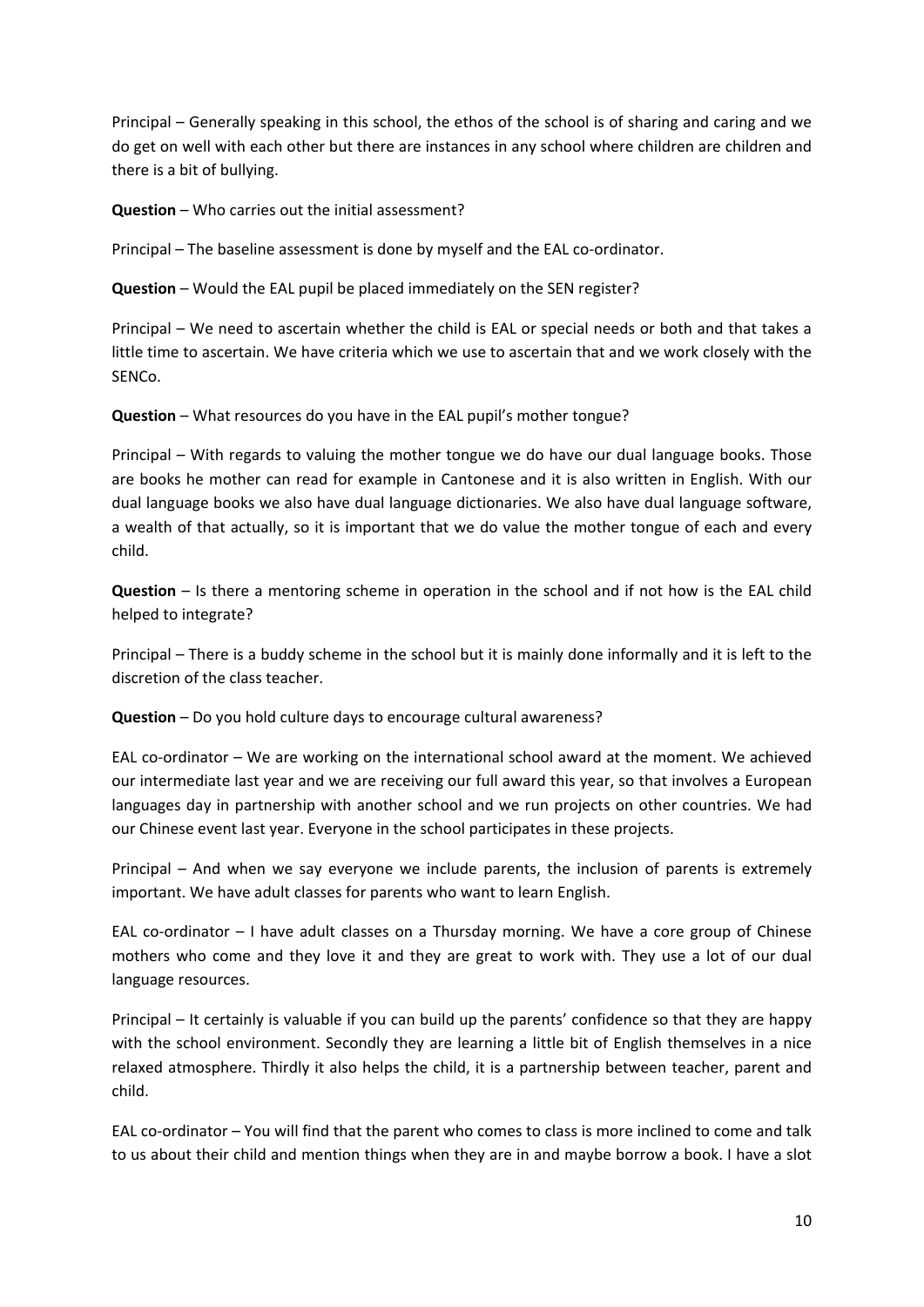from 9.00 to 9.30 where I am available just for the parents. They are liable to just walk into my room, talk to me if they want to or select a dual language book. We are one big happy family.

**Question** – Are any of the pupils granted time off to observe religious festivals?

Principal – Yes, some of the Muslim children will have their Ramadan and Ede. Some will actually fast, not the young ones but at Key Stage 2. We do allow them to take time off for celebrating. EAL co-ordinator – Then they come in the next day and tell us about it so that it becomes part of our cultural awareness programme. Sometimes they bring in little gifts which is enlightening for the other children.

### **Question** – What type of support do you need?

EAL co-ordinator – The Inclusion and Diversity Service have been very helpful. They don't simply give advice, they come in and help with resources and ideas for culture days. We have another lady who is Chinese speaking and she has been extremely valuable with regards to the Chinese children.

**Question** – What sort of in‐service training do you think that teachers need?

EAL Co-ordinator  $-1$  think that it would be great to have a great deal more training. At area board level, you go for your days training, your professional development and you go on your assessment day, your behaviour support day, wouldn't it be great to have an English as a foreign language day, an EAL day. Had I not spent time here as a student, an EAL student, I would not have had a clue what I was doing to be honest so I think that especially for new teachers some input on how to teach English as a foreign language in mainstream classroom settings would be important.

**Question** – Should pre-service teachers be trained to teach in multi-ethnic classrooms?

EAL Co-ordinator – Hands on experience is essential.

Principal – I think that most people learn a lot quicker if they get hands on experience. At this school what I usually do is throw them into the deep end of baseline assessment, how a class should be organised with regards to EAL. Self esteem and self‐confidence need to be there from the outset before any formal education can take place, once a child is happy then the learning process begins. A lot of teachers do panic when they get a foreign child, there is a 'what do I do?' response. Normally what we would say is don't panic, let the child settle in, smile, make sure the child has some survival language, that is all it needs from the outset. The inclusion of parents is very important, make sure that they are happy and that creates a happy environment.

**Question** ‐ What are your views on one to one teaching?

EAL Co-ordinator – Where and when appropriate it is valuable, it depends on the child and on the classroom situation. I know that when I have children withdrawn with me for some of them it is a break because the language, all the talk and the work can be overwhelming for some, especially in the first few weeks.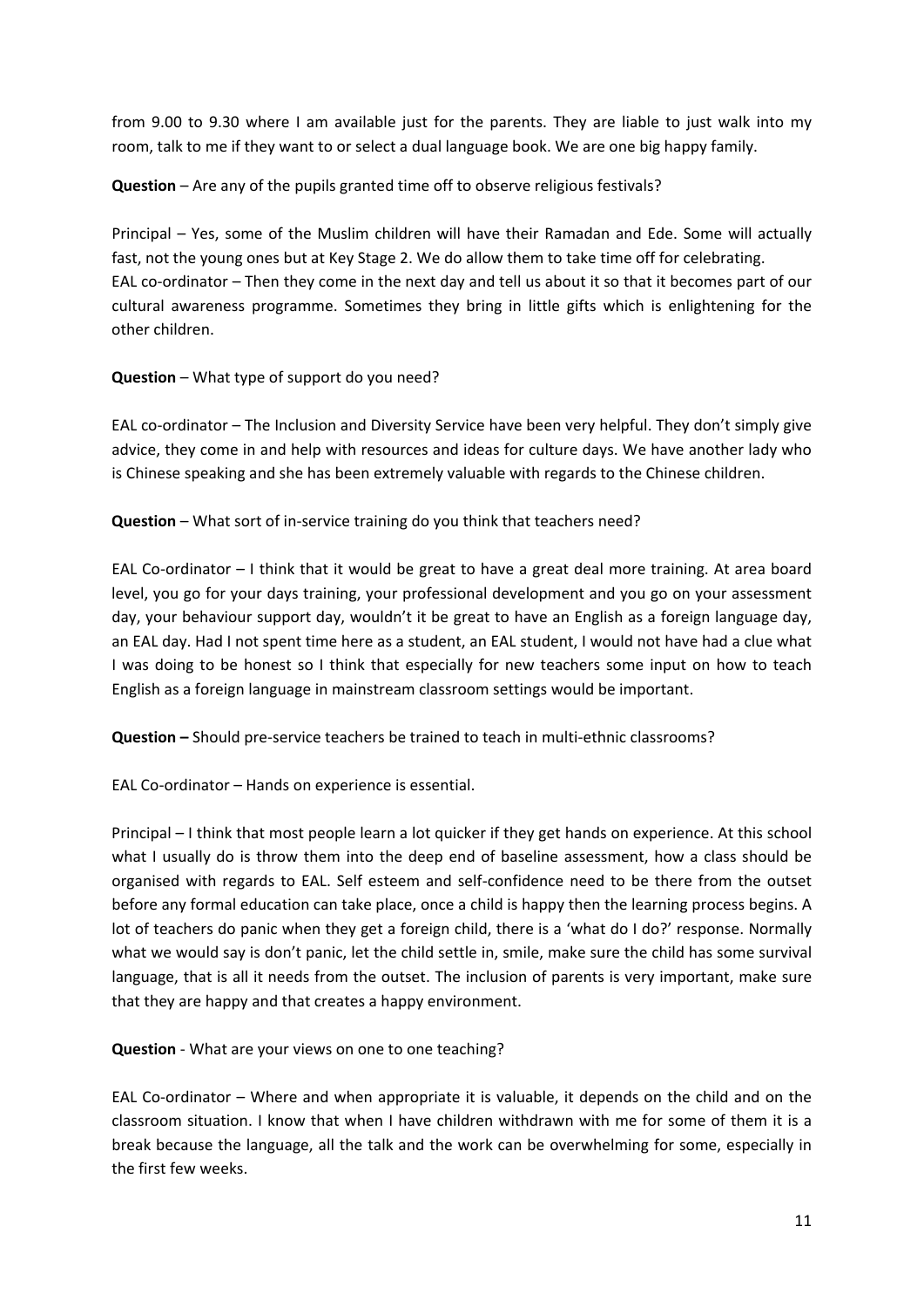Principal – It can be a cocktail of confusion and they need a quiet environment where they are given the time to learn some language and it is quality time.

Question – What are your views on the idea of an initial six week immersion in English at the beginning, on entry to school?

Principal – Well the theory is good, the practicality of that may not always materialise, the logistics in this school may be difficult. In our school we have a lot of Roma children and the strategy of getting them all down into one room regardless of language level and ages does seem to work because a lot of them have had no formal education, they don't know about rules and regulations so all of that has to be taught in a formal way, so in that instance it is helpful but you have to look at the logistics.

**Question** – What are the advantages to the school and the pupils of having EAL children present in your class?

EAL Co-ordinator – It is the enrichment of other languages and cultures that they bring and how easy it then becomes to do your big topics because every term we take a different country and study it as a whole school, each class takes a project to do with that country. In the second term last year we had a big push on China due to the Principal being away with the British Council and he was in China the previous year. We had the welfare association coming into the school with their dragon and they did a dragon dance, it was brilliant. It becomes so much easier when you have a personal interest or if some of the children in the class are Chinese, then it makes it so much more real for all the pupils, it is not just some far away country you are talking about. We also had the Romanian ambassador last year come to visit us and the Romanian children loved it but it also made it a bit more real for the non‐Romanian children.

Principal – If you are going to value a child's life and culture by celebrating and indeed embracing their culture, it lifts the child, it empowers the child to develop self‐esteem and confidence. It is this whole business of empowering children which I feel is so important.

**Question** – How do the indigenous children react to the EAL pupils?

Principal – Generally speaking in this school, the ethos of the school is of sharing and caring and we do get on well with each other. That is why our buddy system is informal, because all the children will buddy up to them anyway. Whether they are EAL or not, if there is somebody new in the class, everybody wants to be their friend. We look after each other, not just the children but the staff also, we are very supportive. Of course as in any school there are instances of bullying but we have an anti-bullying policy and it is nipped in the bud immediately.

**Question** ‐ Is there an induction process for new arrivals in the school?

EAL Co-ordinator – There is an induction programme. Interpreters from the Inclusion and Diversity Service are available if needed. We try to make the family feel welcome and comfortable by using mother tongue greetings. There is a school tour where basic information is provided such as times,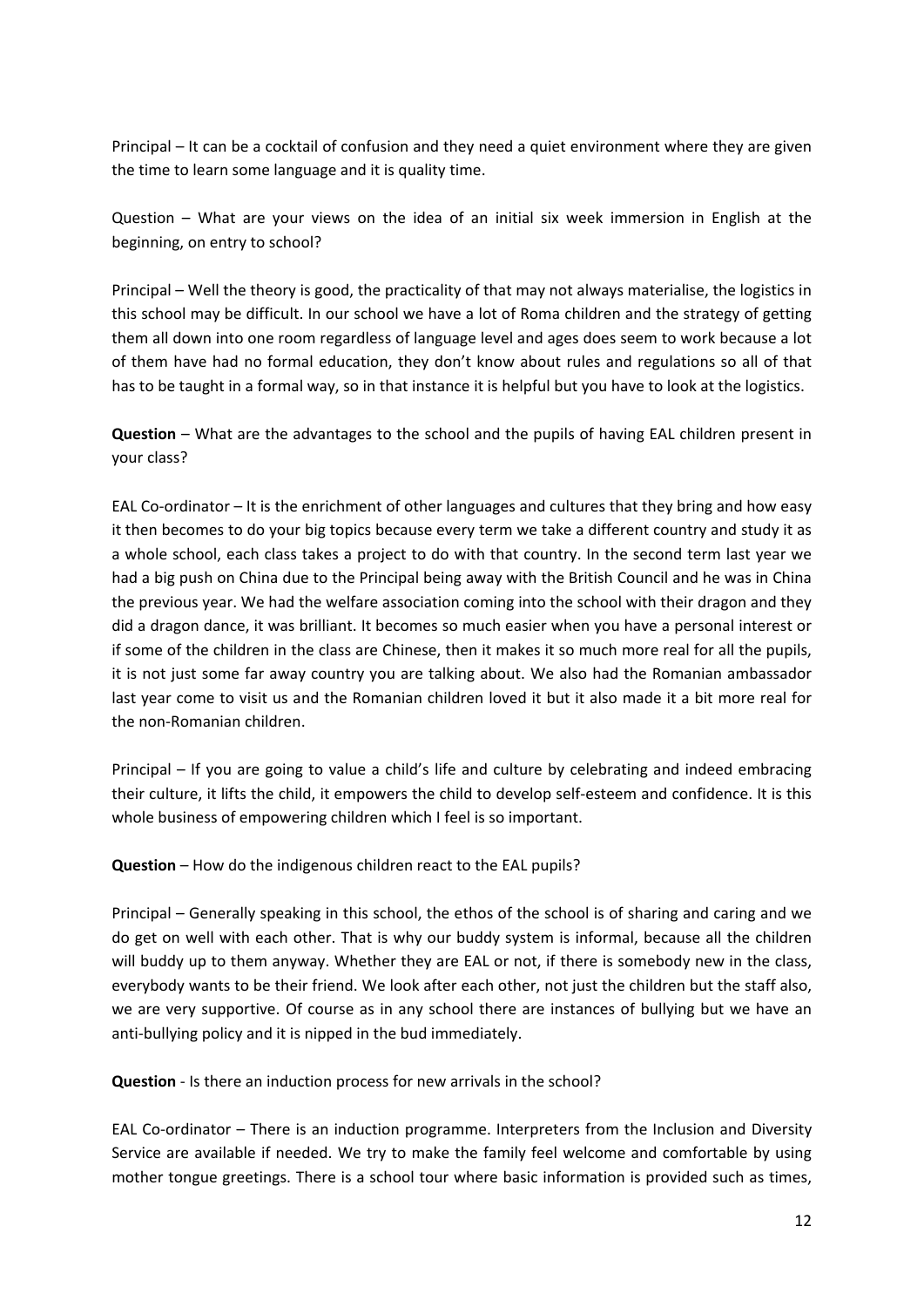uniforms, lunch, teachers' names. We try to answer any questions the families may have. With the help of an interpreter, the parents are asked to complete a profile form to ascertain details such as languages used at home, previous educational experience with evidence and general issues including any special needs.

### **Question** – How much contact would you have with parents?

EAL Co-ordinator – We have a policy of welcoming parents into the school. They have half an hour (9.00‐9.30am) in the morning to talk to the EAL teacher, look at resources and borrow books. We also have three open mornings for parents, one for parents of Romanian children, a second for Chinese parents and a third for all other nationalities. In these open mornings we try to explain how we can help their child with reading, for example at home. We also run adult EAL classes for parents.

### **Focus group discussion**

The focus group discussion took place in school D, unfortunately it wasn't possible to hold one in school B. The four pupils chosen were all in primary 7. Fabio was from Portugal, Kamil from Poland, Leon from Poland and Emmat from Lithuania. Kamil started school in primary 1, the others started in primary 3. All spoke English fluently and had received considerable help from the language assistant. When asked whether their parents were learning to speak English, all of them said yes. All of them said that they had friends from Northern Ireland. Fabio said "I like it here more than Portugal because in Portugal the teachers are very bad to us, they smack us with rulers." When asked whether they had been bullied at school, Fabio said yes and the others said no. Fabio is black so there may have been an element of racist bullying involved. The bullying happened mainly in primary 6 and seemed to centre around one boy who was disruptive in school. Fabio also expressed fears about being bullied in the big school (post-primary). Some of the others also expressed fears about being bullied in the big school. Kamil for example said that he had heard "if it is your first day in the big school you will get bullied, they will put your head into the toilet or put it in the bin".

The pupils were asked "*what is your favourite subject*?

Fabio‐"my favourite subject is Art".

Kamil‐"my favourite subject is probably Art too and PE".

Leon‐"my favourite subject is Art, ICT and PE.

They were also asked "*Are their any subjects that you find difficult?*

Emmat‐"I am not very good at time".

Kamil "sometimes I find literacy difficult".

Fabio‐"Comprehension is difficult. Some words we do not understand we get stuck with them because we are not very good at English".

Kamil‐"I just hate comprehension, it is really hard".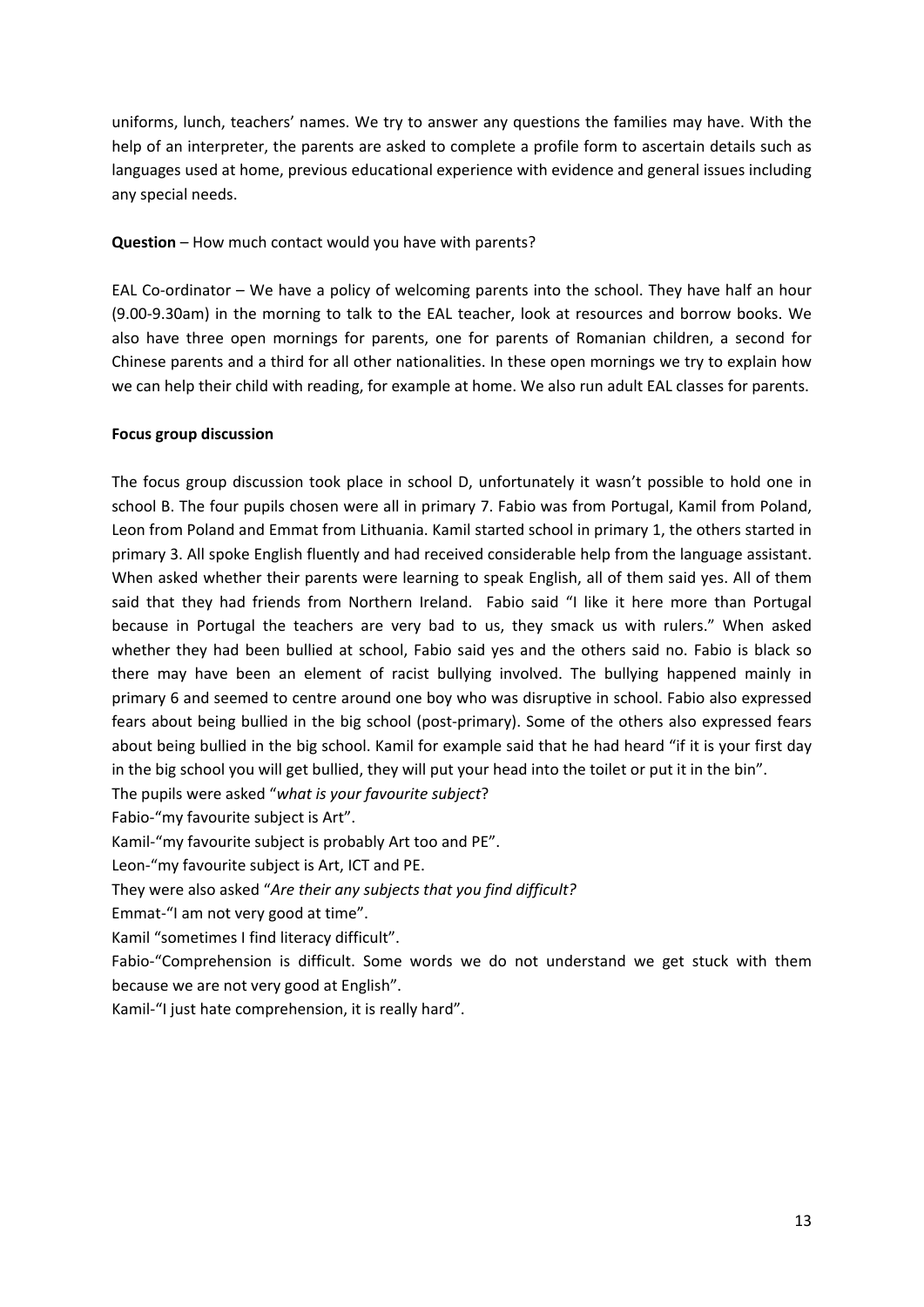#### **Discussion**

Both schools have created a very positive and welcoming ethos with families including the new pupils being given a guided tour of the school and an opportunity to meet the staff. There are buddy systems in place in both schools but they have become almost redundant with every pupil encouraged to welcome and support the newcomer. The approach to teaching and learning is very much child centred, with the needs of each child clearly identified. There is no assumption made that all Polish children entering primary one will have the same needs linguistically, socially and emotionally. Teaching/learning strategies are activity based with pupils working together in groups. The groups are mixed, with newcomer pupils working alongside pupils from the indigenous population. It was clear from classroom observation as well as from the focus group discussion that friendships had formed across different ethnic groupings. It was interesting that when one of the researchers worked with a group of pupils, a very articulate Polish girl was supporting and explaining things to her friend who was a local girl. The support and help was not always one way with indigenous pupils helping newcomers. Visual timetables and dual language resources were much in evidence with key locations identified by multiple language signs. Both schools acknowledged the help of the Inclusion and Diversity Service in creating these resources. In addition to group work, there were some one to one sessions organised for pupils experiencing difficulties. In each school the language assistant was often used to give one to one assistance.

There was a difference in emphasis in each school on 'culture days'. School B really focused strongly on culture days with the whole school engaged on project work on a specific country at the same time. Invited guests and parents were occasionally used to support these projects. School D by contrast did not focus much on culture days, the rationale being that the families had been in the area for ten or more years and had become integrated into the community. The Principal did indicate however that she was rethinking this policy in the light of comments from parents. Both schools agreed that there should be an important focus on local Northern Irish culture, it couldn't be taken for granted that even well established groups had a good understanding of local practices or even the Northern Ireland Education system.

Both schools employed an open door policy for parents with schools B going further and organising consultation time for parents every morning and adult classes in English. Parents were encouraged to borrow dual language books. This was an important initiative in helping parents converse with their children in English and support them at homework time.

### **Difficulties encountered by the pupils**

It was interesting that when asked about their favourite subject all of the primary seven favoured activity based lessons, Art, PE, ICT. This may have been at least partly because they were all boys but all of them identified problems with English. Many of the newcomer pupils made rapid progress in oral English and all of the primary seven group were fluent English speakers but written English and comprehension seemed to present difficulties to them. These difficulties translated into problems with reading. Such problems are understandable with English being a complex language where one word can have multiple meanings or two words which sound the same mean something entirely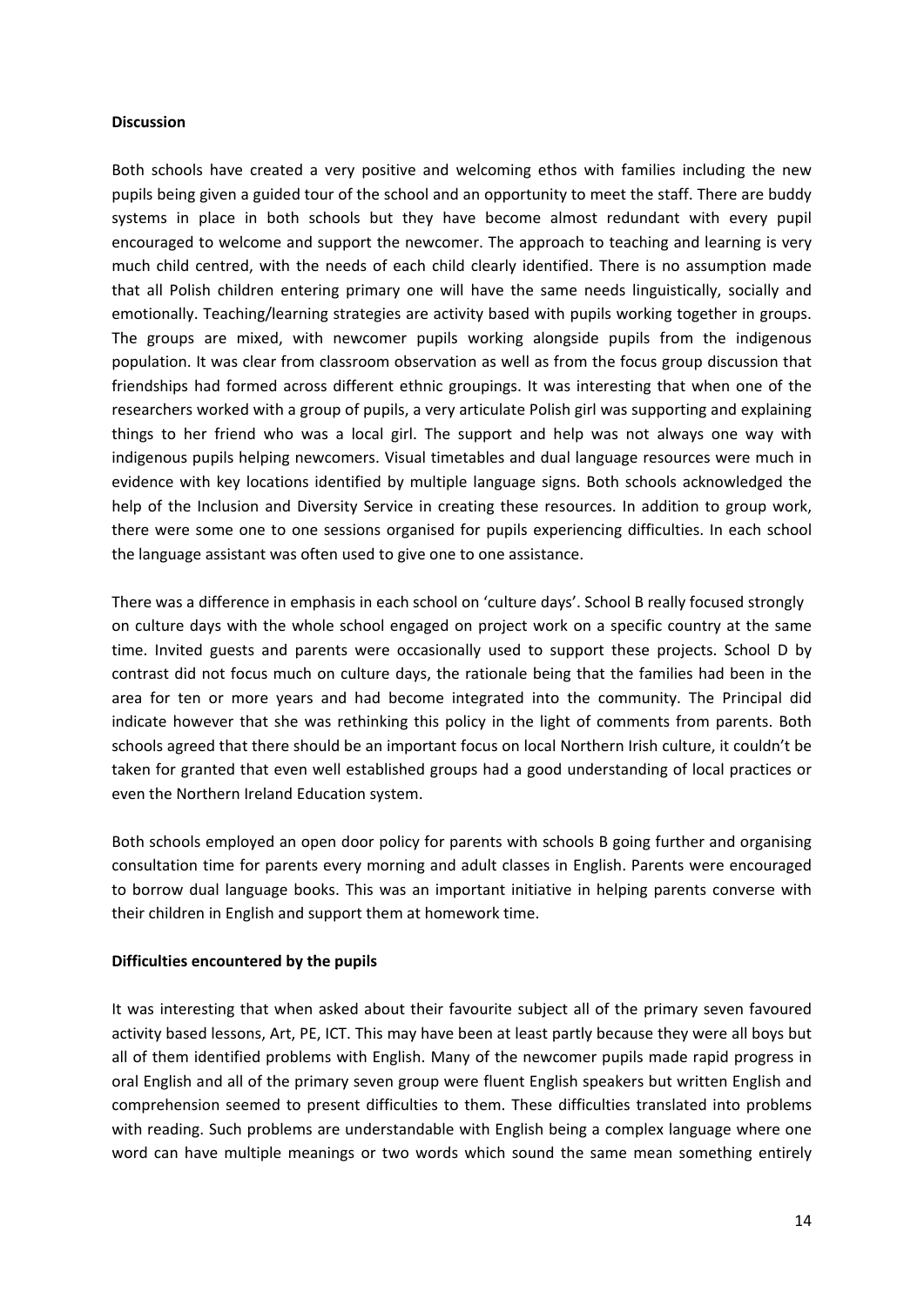different. Other difficulties involve understanding time and tense. It is clear that many of these pupils, even at Primary seven stage, still need a lot of help with reading and comprehension. Bullying emerged as an issue for some but it appeared to be based more on anticipating bullying in the post-primary school rather than the actual experience of bullying. There is a case for close liason between the primary and post-primary schools in an area to reassure pupils about their safety and well-being with appropriate visits to the 'big school' to meet pupils as well as staff.

### **Issues for Teacher Education**

The research does reveal some significant issues for teacher education. The principals and EAL Co‐ ordinator all stressed the importance of hands on experience working with EAL pupils. They suggested that student teachers need to spend some time in a school which has significant numbers of newcomer pupils, to observe the teaching learning strategies. Some of this time could be spent doing one to one work with a newcomer pupil, talking to them listening to them, finding out the process the child goes through when responding to a question in English finding out whether they translate it into Polish, think of the answer in Polish and then translate it back into English or think of the answer in English. Unfortunately at the moment it is a matter of chance whether a student gets the opportunity to do a placement in an EAL school. Some schools have significant numbers of newcomers, others have hardly any therefore much depends on where a student is placed for teaching practice. One solution would be to designate certain schools such as those in the case studies as training schools and plan for all students to do one practice or part of a practice in these schools.

The EAL Co-ordinator in schools B suggested that all student teachers should have to complete an English as an Additional Language course. At the moment in the College hosting the research, this course is an option, some do it but many do not. The case for integrating it into a training programme is very strong.

Within universities there is a case for utilising existing resources more fully in support of a diversity training programme. In the host institution, many of the indigenous students do placements abroad, some in Europe, others in Africa or the United States of America. The University College hosts a range of visiting international students, some recently from China. Some of these students do give presentations but they could contribute more fully to a diversity course examining the cultures, beliefs and traditions of their home countries. Greater collaboration between the universities and the Inclusion and Diversity Service would also strengthen the university training programmes.